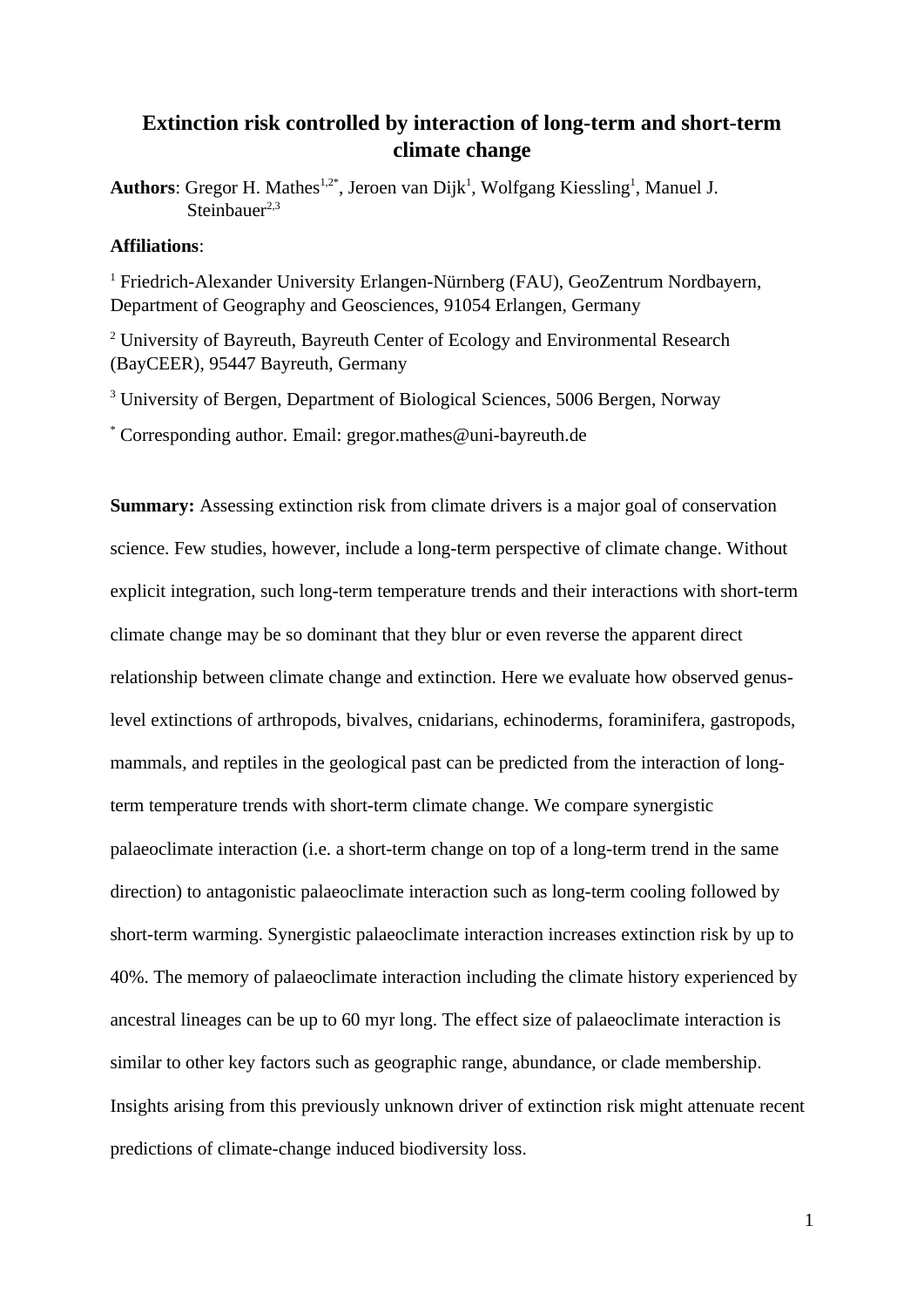#### **Main Text**

Biodiversity and ecosystems are critically endangered by current climate change<sup>1,2</sup>. Reliable assessments of extinction risk are thus essential for the effective protection of biodiversity $3,4$ . Whereas several assessments categorize extinction risk from climate change<sup>5,6</sup>, relatively few studies make use of the rich information on past biotic responses to climate changes provided by the fossil record<sup> $7-9$ </sup>. Palaeontologically informed models have proven to be powerful in discerning biotic factors that determine future extinction vulnerability<sup>10–12</sup>. Numerous reports demonstrate that the impact of climatic changes increases with distance from the climatic conditions species are adapted to<sup>13-15</sup>. Additionally, a strong link between temperature stress and extinction risk is also known from the fossil record<sup>16–18</sup>. However, one potentially crucial factor of extinction dynamics, the interaction of long-term temperature trends with short-term temperature change, has not been investigated until now.

Here we quantify how the interaction of long-term temperature trends with short-term temperature change can affect temperature-related extinction probabilities. We expect temperature change to be more critical when it adds to previous trends in the same direction (i.e., synergistic interactions), because taxa then face conditions increasingly different from previous adaptations. To the contrary, current anthropogenic warming occurs after a 40 million year cooling trend, raising the possibility that many modern clades are increasingly exposed to climates they experienced during their origination. Such change may be less harmful. Understanding the effect of this palaeoclimate interaction could hence provide crucial insights into extinction mechanisms and lead to improved mitigation efforts for biodiversity under current climate change.

We analysed eight fossil clades, both marine and terrestrial, each containing more than 400 genera. We implemented generalised linear mixed effect models with binomial family error  $(GLMMs)^{19}$  to explain how survival and extinction on genus-level is affected by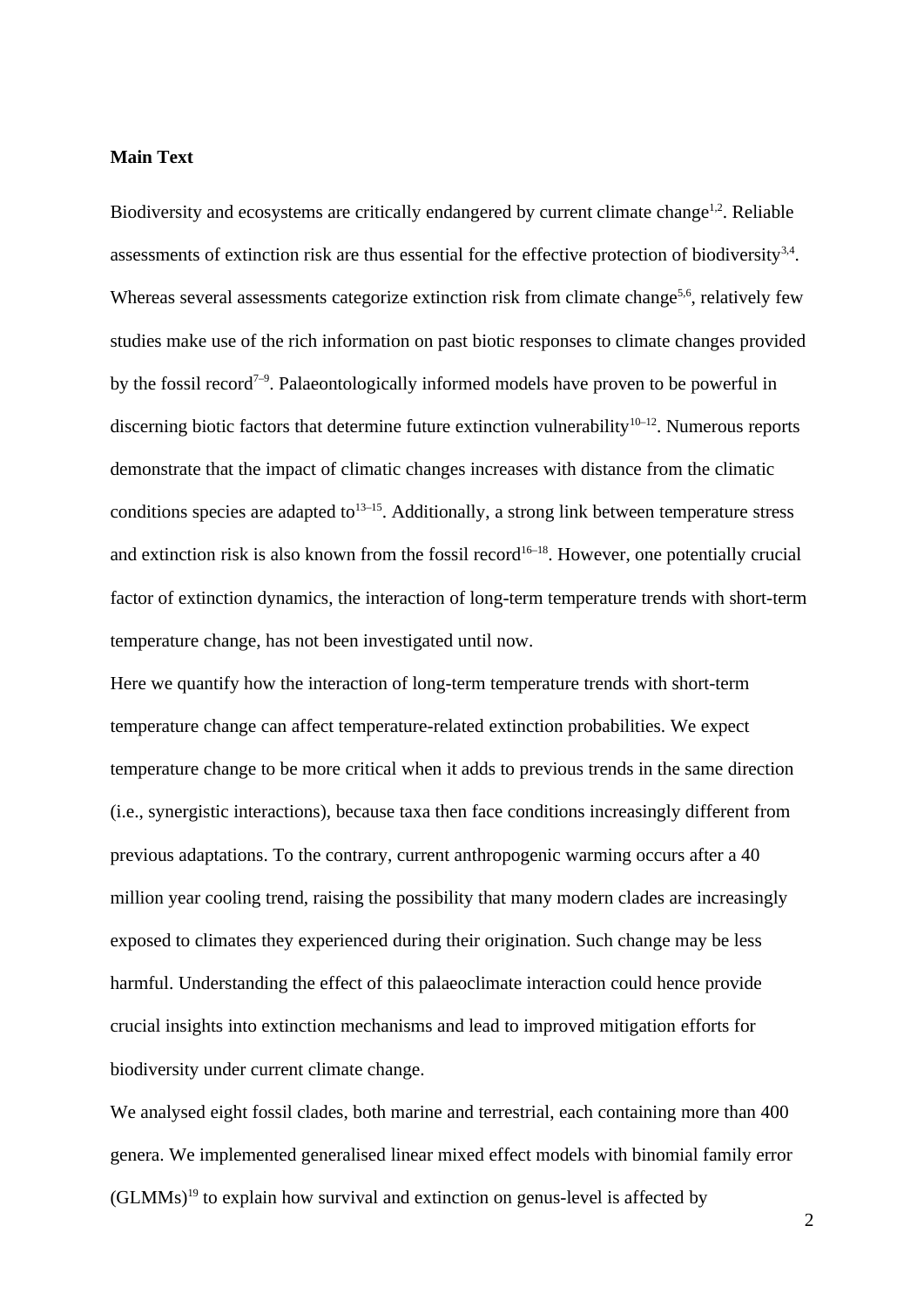palaeoclimate interaction (Fig. 1). Besides quantifying effect size, we also estimated the temporal memory of this effect. We then compared these models containing information about both long-term temperature trends and short-term changes to models including shortterm temperature changes only using model selection<sup>20</sup>.

#### **Results**

Palaeoclimate interactions improved model performance in 7 out of 8 clades when compared to models including short-term temperature changes only, based on Akaike's Information Criterion (AIC) (Fig. 2). Only mammals showed a deteriorating model performance for shortterm cooling when palaeoclimate interaction was included.

Short-term climate change adding to a previous temperature trend in the same direction (synergistic palaeoclimate interaction) increased extinction risk in all significant models (Fig. 3, Extended Data 1). Model predictions showed an increase in extinction risk between 10% and 40% after such a synergistic palaeoclimate interaction for arthropods, bivalves, foraminifera, mammals, and reptiles. The synergistic interaction of long-term cooling with short-term cooling yielded the most severe impact on extinction risk with a 40% increase for mammals and 33% for foraminifera.

We observe a negative relationship between extinction risk predicted by the interaction models and the duration of genera (Fig. 4). The effect of palaeoclimate interaction on extinction is strongest for clades with short-duration genera, whereas clades with greater durations of genera experienced a lower change in extinction risk. The climatic history of each genus accounted for 37% variation of median and 40% of mean duration (Adjusted  $\mathbb{R}^2$ ; based on F-statistics).

The extinction risk of marine and terrestrial taxa is dependent on temperature trends extending over a period of 5 to 60 million years or up to 10 geological stages. For each genus within a clade, we calculated up to 10 long-term temperature trends interacting with short-term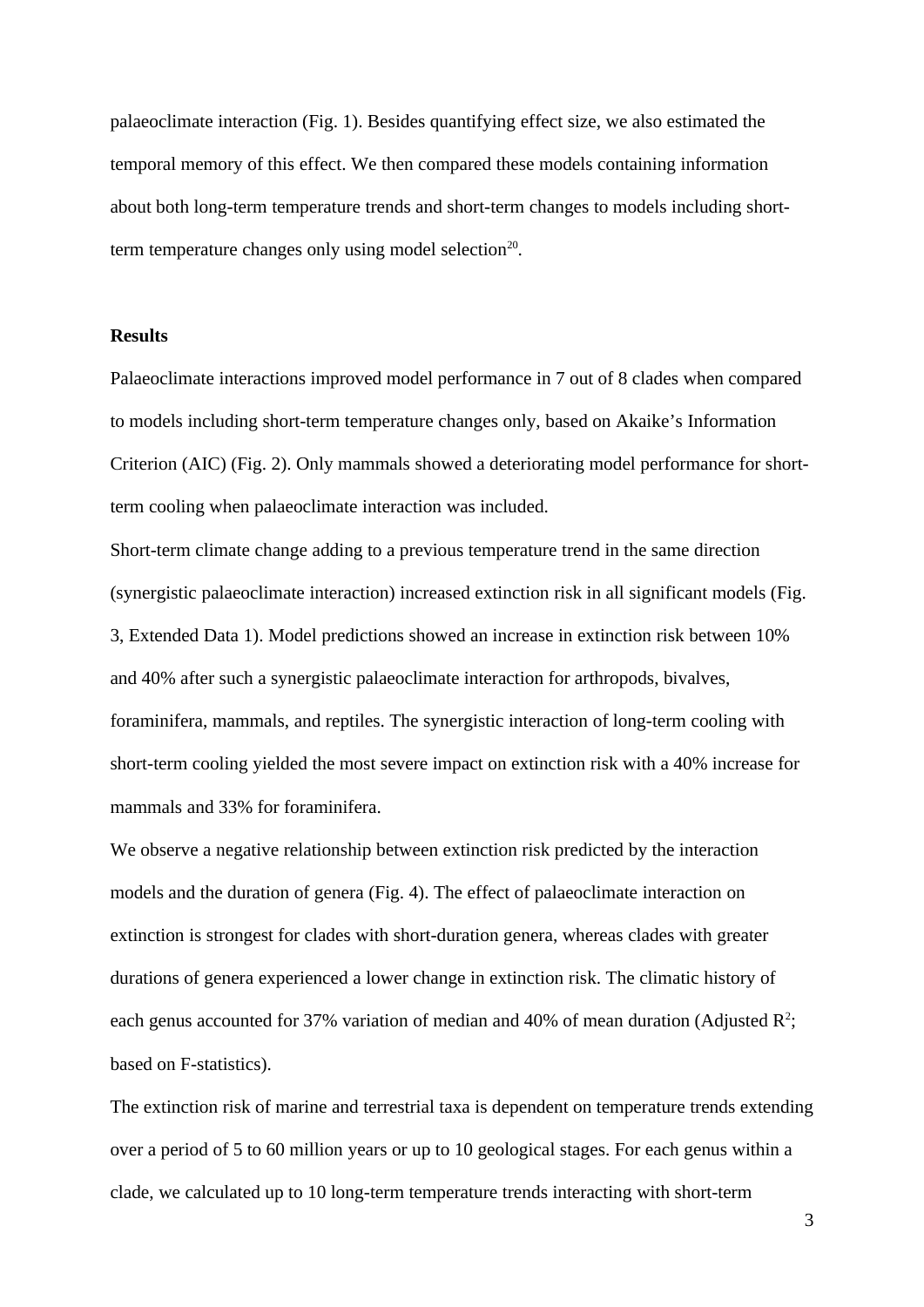temperature change. We subsequently determined the period of time, where the interaction resulted in the strongest change in intrinsic extinction risk (i.e. temporal memory, Extended Data 2). Some clades such as arthropods, foraminifera, and reptiles are more responsive to temperature changes with geologically short durations (5 to 24 million years), while bivalves, cnidarians, echinoderms, gastropods, and mammals respond more strongly to interactions with geologically long climate trends (24 to 60 million). The temporal memory of the interaction effect was independent from the durations of genera (Extended Data 3). Null models of temperature-independent extinction/survival processes were used to test the robustness of our analytical results (Extended Data 4, see Methods section). These simulations resulted in negligible changes of intrinsic extinction risk suggesting that we reveal biologically meaningful patterns.

#### **Discussion**

We show that palaeoclimatic interactions can significantly elevate the temperature-related extinction risk of organisms, and that this increase is negatively linked to the durations of fossil genera. Our results are consistent with previous findings, revealing profound impacts of temperature change on extinction risk<sup>16–18</sup>. However, the effect of palaeoclimate interaction is so strong, that both neontological and palaeontological studies may either overestimate or underestimate the impact of short-term temperature change when ignoring the interaction with long-term trends. Incorporating long-term temperature trends, and thus climate history, generally improves model performance and can increase inferred extinction risk by up to 40% when compared to antagonistic palaeoclimate interaction. Considering the vast amount of additional biotic and abiotic factors that contribute to extinction risk<sup>21</sup>, the explanatory power of palaeoclimate interaction compared to traditional models is remarkable. Our results indicate that the effect size of palaeoclimate interaction is on par with other key factors such as geographic range<sup>8,11,22</sup>, abundance<sup>23,24</sup>, or clade membership<sup>7,21,25</sup>.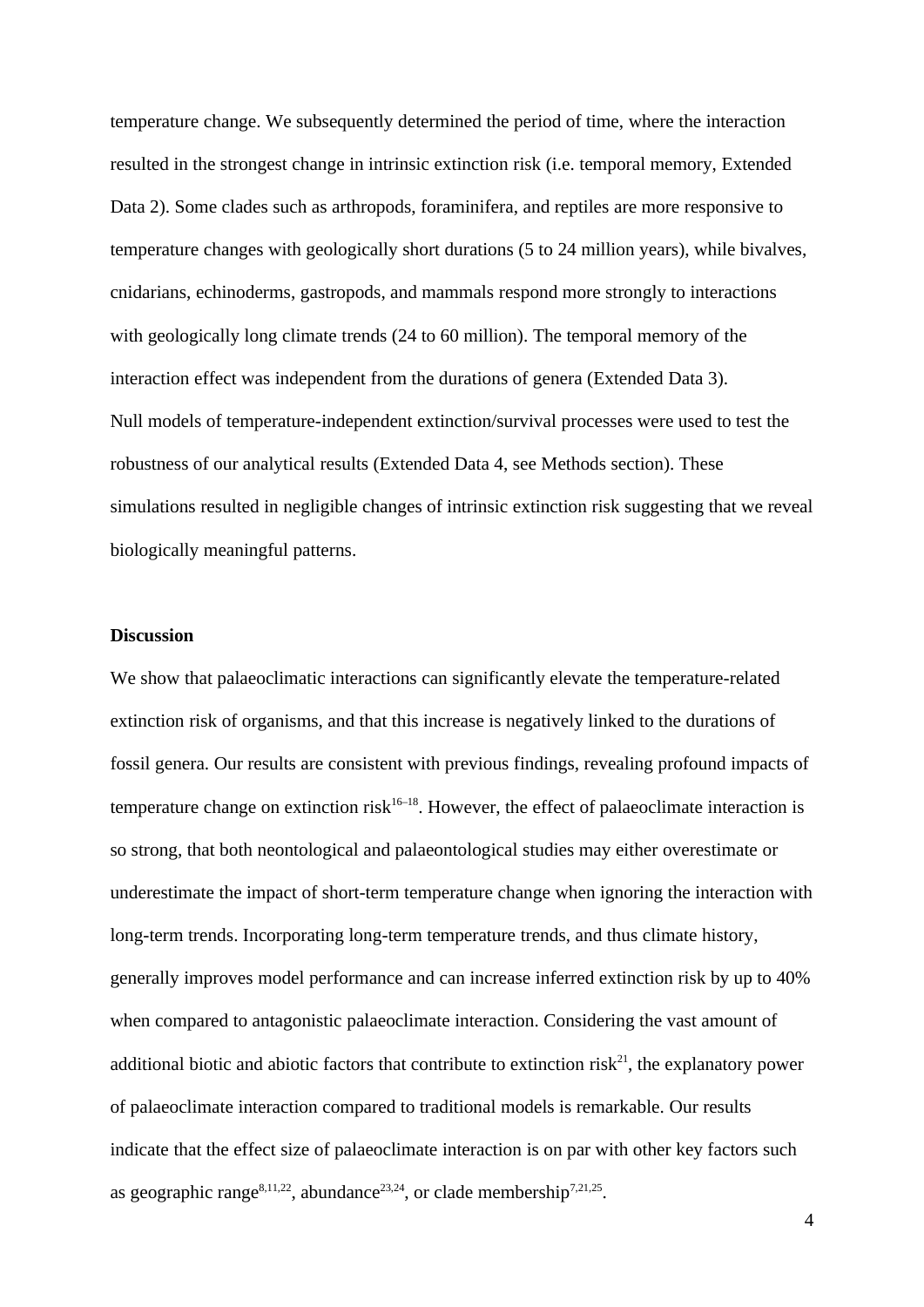Hypothetically, the effect of synergistic temperature change on extinction risk can be caused by three (or potentially more) ecological mechanisms: Niche conservatism $13,26$ , migration lags<sup>27,28</sup>, and cascading effects<sup>14,15</sup>. All three mechanisms are based on the concept of niche stability over geological time scales and imply that synergistic temperature changes successively move taxa out of their adaptation space. An additional short-term perturbation in the same direction as the trend is thus expected to increase extinction risk. Although variable among major clades, evidence for niche stability abounds in the fossil record<sup>26,29</sup>. Understanding the mechanisms of palaeoclimate interaction is particularly relevant for palaeontologically informed models to assess extinction risk under current climate change. Previous models<sup> $7-9$ </sup> were calibrated in a trend of long-term cooling during the Paleogene and Neogene. Within this nearly monotonic long-term cooling, only two types of palaeoclimate interactions can occur: Antagonistic short-term warming on top of a cooling trend and synergistic short-term cooling on top of a cooling trend, with the latter being more common. Based on our results, previous predictions may overestimate the extinction risk of modern taxa under current climate change (Fig. 5).

Directly projecting palaeoclimate interactions into the near-time future is hampered by insufficient knowledge of underlying mechanisms and potential scaling effects. Our analysis covers long geological time spans and does not take short-scale climatic variations into account. Hence, assessing the effect of palaeoclimate interaction on extinction risk over shorter timescales (millennia or even centuries) should be the focus of future research. We show that the effect of palaeoclimate interaction can prevail over millions of years. However, niche stability has been ascertained over different spatial and temporal scales, as well as taxonomical hierarchies<sup>13,26,30</sup>. Likewise, our hypothesis that synergistic temperature changes successively move taxa out of their adaptation space and hence increase their extinction risk remains valid over ecological time spans such as centuries<sup>13–15,27,28</sup>. We thus expect palaeoclimate interaction to be a key mechanism of extinction risk over shorter time scales as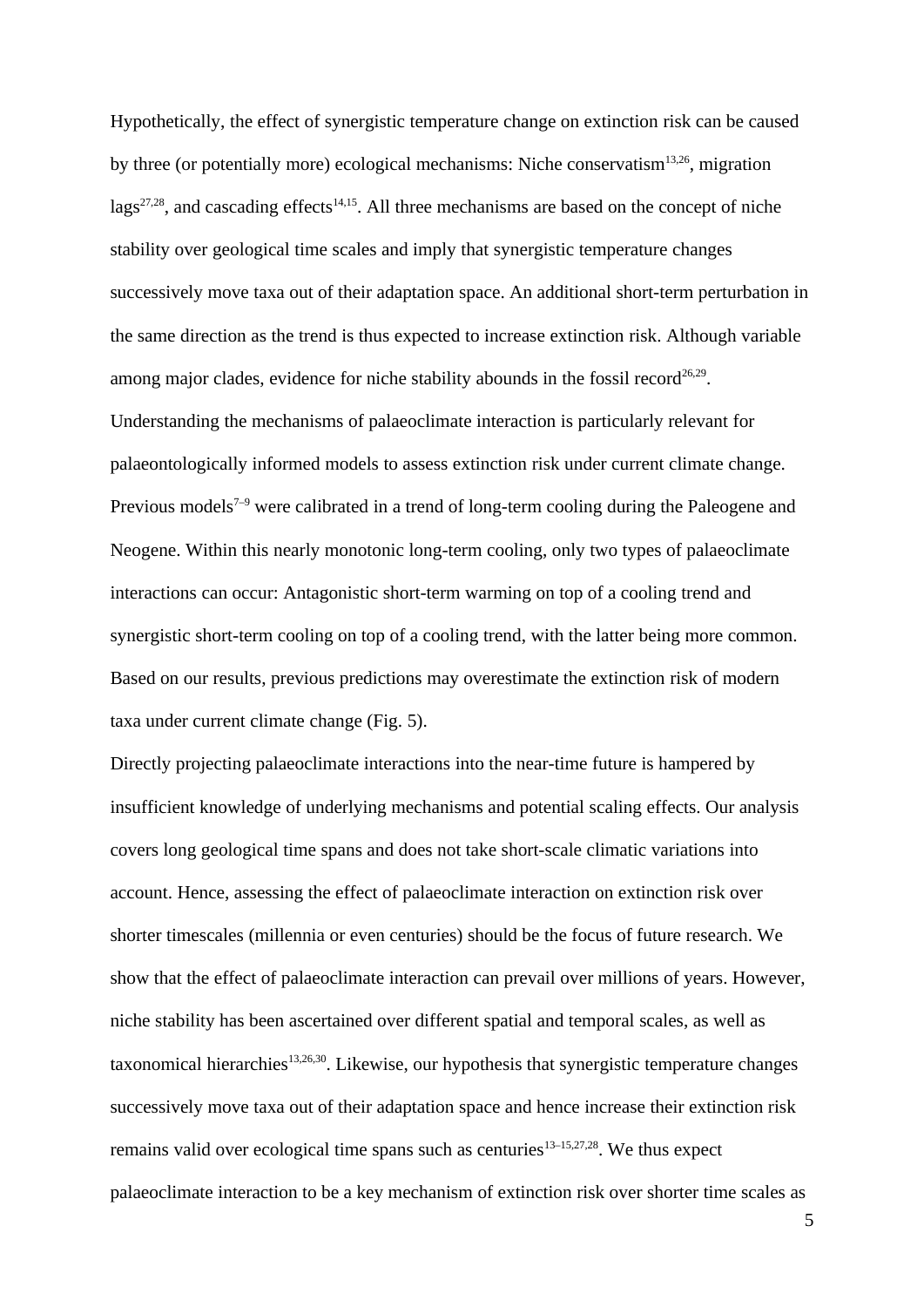well. Besides contributing to improved baseline estimates of vulnerability for the future, our findings also provide insights into the past. As the palaeoclimatic history a clade has experienced is a strong determinant of its fate, studies about extreme climate change events in the geological past should take climatic developments before such an event into account. Hyperthermal events represent natural examples of abrupt climate changes<sup>31</sup>. These abrupt climate changes may coincide with severe mass extinctions<sup> $4,32$ </sup>, but not necessarily so. The Palaeocene-Eocene Thermal Maximum (PETM), for example, was not associated with profound extinctions<sup>31</sup>. The effect of palaeoclimate interaction could provide an explanation for this conundrum, as short-term warming in the PETM follows a general long-term cooling trend in the late Cretaceous (Fig. 5). This is particularly important, as the PETM is often used as an analogue of anthropogenic climate change and for testing climate models $31$ . Major biotic turnovers during short-term cooling at the Eocene-Oligocene boundary<sup>33</sup>, on the other hand, were potentially amplified by a previous long-term cooling trend throughout the Paleogene (Fig. 5).

By providing insights into an understudied key mechanism of extinction processes, our findings may hence facilitate the interpretation of temperature-driven extinction events. Without explicit integration, palaeoclimate interaction could blur or even reverse apparent extinction patterns and prevent useful predictions for future scenarios, as has been shown for other complex ecological interactions<sup>34,35</sup>. Current assessments of extinction vulnerability under future climate change neither include palaeoclimatic interactions nor a long-term temperature history of the studied taxa. Given the long-term cooling that most living taxa have experienced in their duration, extinction risk under future warming might be less severe than these assessments predict.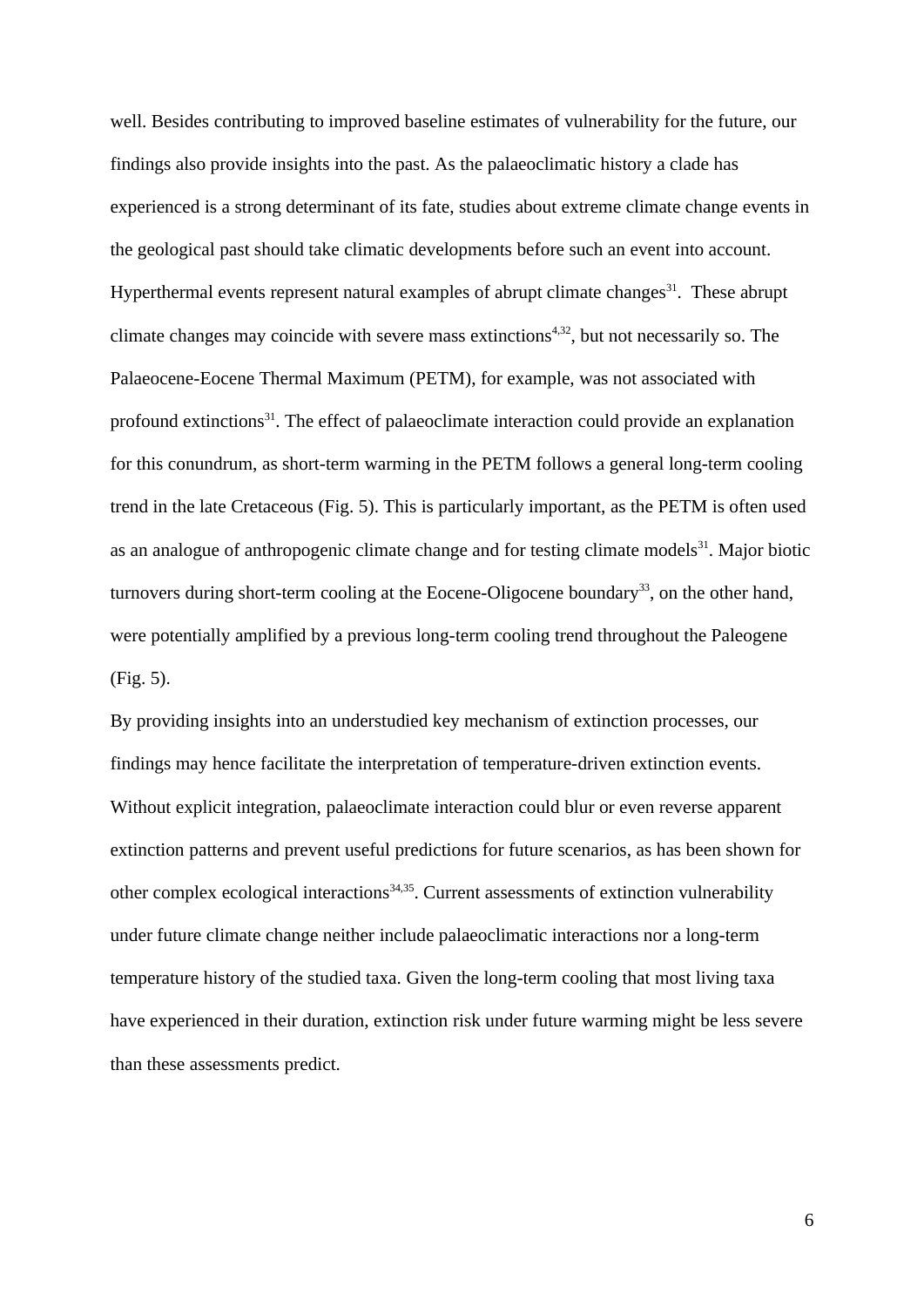#### **Methods**

#### Fossil data

Occurrences of post-Cambrian arthropods, bivalves, gastropods, reptiles (including birds and dinosaurs), cnidarians, and echinoderms were downloaded from the Paleobiology Database (PaleoDB, paleobiodb.org) on 21 September 2020. We further downloaded occurrence data for Cenozoic mammals from the New and Old Worlds Database (NOW,

www.helsinki.fi/science/now/) on 23 September 2020. We favoured NOW over the PaleoDB for mammal data, as mammal occurrences are continuously controlled and revised by NOW advisory board members. Stratigraphic range data for post-Cambrian large benthic foraminifera were compiled from a comprehensive reference work on larger foraminifera<sup>36</sup> and merged with occurrence data downloaded for planktonic foraminifera from the Neptune Database (nsb-mfn-berlin.de) accessed on 23 September 2020. For each download, we included all occurrences with current latitude and longitude, the actual taxonomic name by which the occurrence was identified, and additional information about the taxonomic classification.

We included marine invertebrate clades (cnidarians, gastropods, bivalves, echinoderms, foraminifera, arthropods) known for their good fossil record<sup>37</sup> in our analysis and added terrestrial vertebrate animals (reptiles, mammals) to ensure coverage of all possible lifestyles and habitats. Each clade contained more than 400 genera, adding up to more than 14, 900 analysed genera in total after applying our cleaning protocol (Extended Data 5).

All analyses were conducted at the genus level. This taxonomic level is a compromise between uncertainty in the species level taxonomy of fossils and data loss at coarser taxonomic resolutions<sup>38</sup>. To ensure uniformity of data sets, we applied a standardised cleaning protocol to all of them including removal of genera ranging to the Recent, uncertain taxonomical ranks, duplicates in bins, single-collection, and single-reference taxa as well as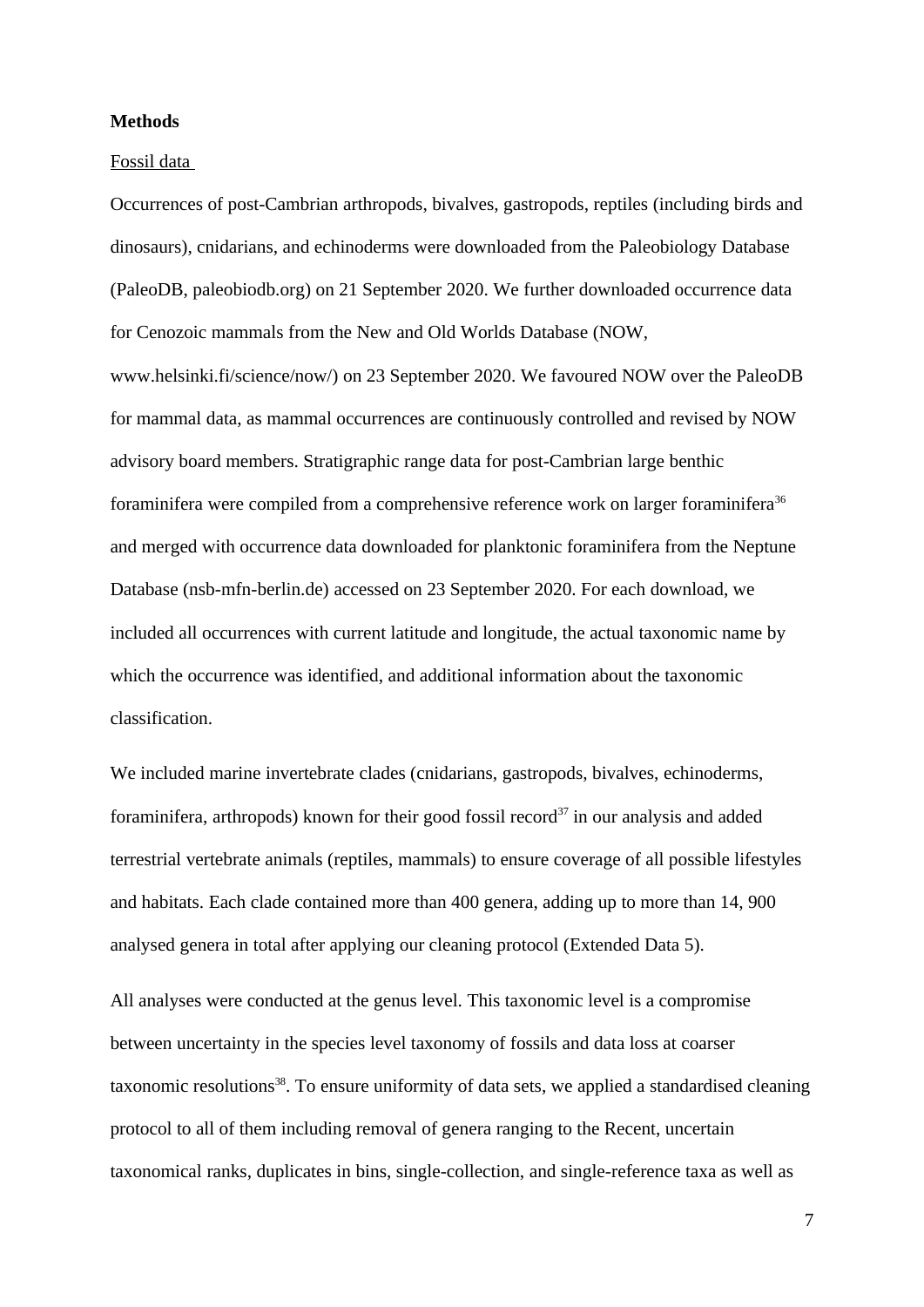missing higher-level taxonomy. We then transformed occurrence data into ranges congruent to a time series with one single origination and extinction event for each genus using the R package divDyn<sup>39</sup>.

We subsequently binned the data into one of 80 geological stages $40$ , ranging from the Ordovician to the Pleistocene. The Holocene was excluded from the analysis. Additionally, taxa confined to a single stage (singletons) were excluded for all data sets as they tend to produce undesirable distortions of the fossil record $41$ .

#### Climate proxy data

To reconstruct temperature change over time, we used the tropical whole surface water (mixed layers < 300 m deep) oxygen isotope dataset from a compilation of marine carbonate isotopes<sup>42</sup>. The  $\delta^{18}O$  values of well-preserved calcareous shells are often considered as the best available temperature proxy for the fossil record<sup>43</sup>. To reduce bias while calculating palaeotemperature from the raw  $\delta^{18}O$  values, we followed the data processing of Reddin et al.<sup>37</sup>. This includes adjustments for the secular trend in oxygen isotopic composition of seawater using the equation:  $\delta^{18}O_{pw}$  (‰) = t<sup>2</sup> + 0.0046‰ t, with *pw* being Phanerozoic seawater in standard mean ocean water (SMOW) and *t* being age in Ma, as well as averaging of tropical and subtropical records. We subsequently binned temperature data based on isotope values to geological stages to provide global mean temperature for each of the 80 stages. We emphasise that the interpretation of  $\delta^{18}O$  values in deep time is a subject of considerable debate<sup>42–46</sup>. Throughout our data processing, we follow the argumentation of Veizer and Prokoph<sup>42</sup>, inferring a secular increase in seawater  $\delta^{18}O$  values due to changes in how surficial oxygen reservoirs are exchanged with the vastly larger oxygen reservoir in crust and mantle silicates.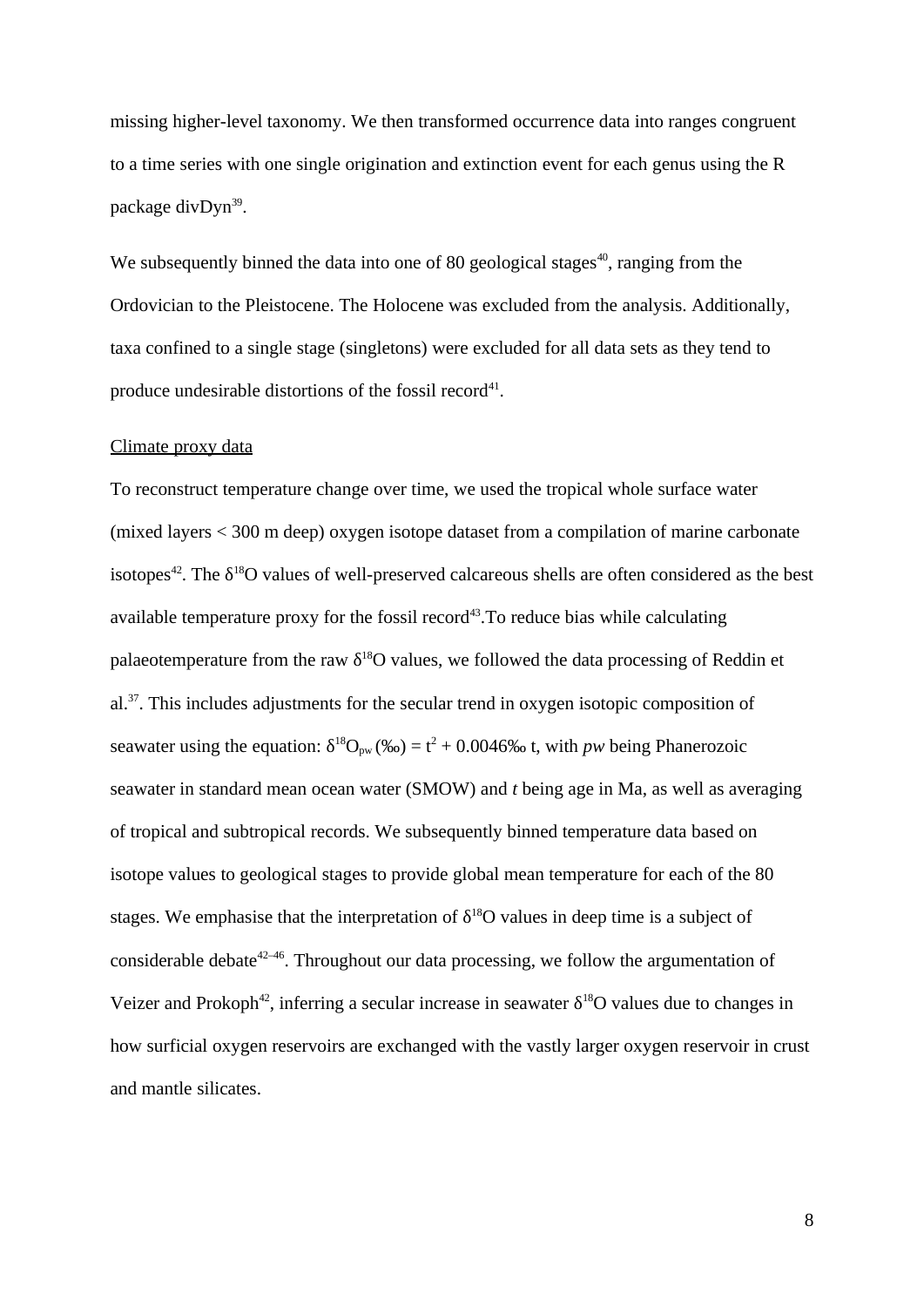#### Generalised linear mixed effect models

All analyses were carried out in  $R^{47}$ , using R version 4.0.2. We used the lme4 package<sup>48</sup> to perform the analysis, and the ggplot2 package<sup>49</sup> to visualise results.

We quantified the effect of temperature change interacting with past temperature trends on extinction risk using generalised linear mixed effect models with a binomial family error (GLMMs, Fig.  $1$ )<sup>19,50,51</sup>. The additive and multiplicative effects of cumulative temperature change were tested against the probability of extinction in each time interval in the form: glm (extinct ~  $\Delta T_{trend}$ :  $\Delta T_{change}$  + (Stage | Genus), family = binomial).

In a first step, we aligned the climate proxy data with the fossil data. Each genus was hence represented as a time series of repeated survivals followed by one extinction event. Each observation within this time series was associated with a specific magnitude in temperature change compared to the previous observation ( $\Delta T_{change}$ ), assessed by using the slope of a linear regression of these two observations. Additionally, we computed long-term temperature trends ( $\Delta T_{trend}$ ). Each of these long-term trends was evaluated by the slope of a linear regression across temperature estimates of 1-10 time intervals prior to a focal interval. In this way,  $\Delta T_{change}$ , defined as the change in temperature compared to the previous stage, was excluded from  $\Delta T_{trend}$ , enabling the independent calculation of palaeoclimate interaction. Each of the trends covered a successively growing time of temperature history: Trend.st1 ranged one stage back, trend.st2 two stages, … , trend.st10 ten stages (Fig. 1).

We controlled for the fact that observations on the same genus are non-independent by including genus identity as a random effect. By also setting stage as a random effect, we allowed for a random slope of each stage within each genus with correlated intercept, accounting for the temporal structure of the data $19,52$ . For each fossil clade, we calculated up to 10 GLMMs for cooling-cooling and warming-warming interaction, respectively. Within these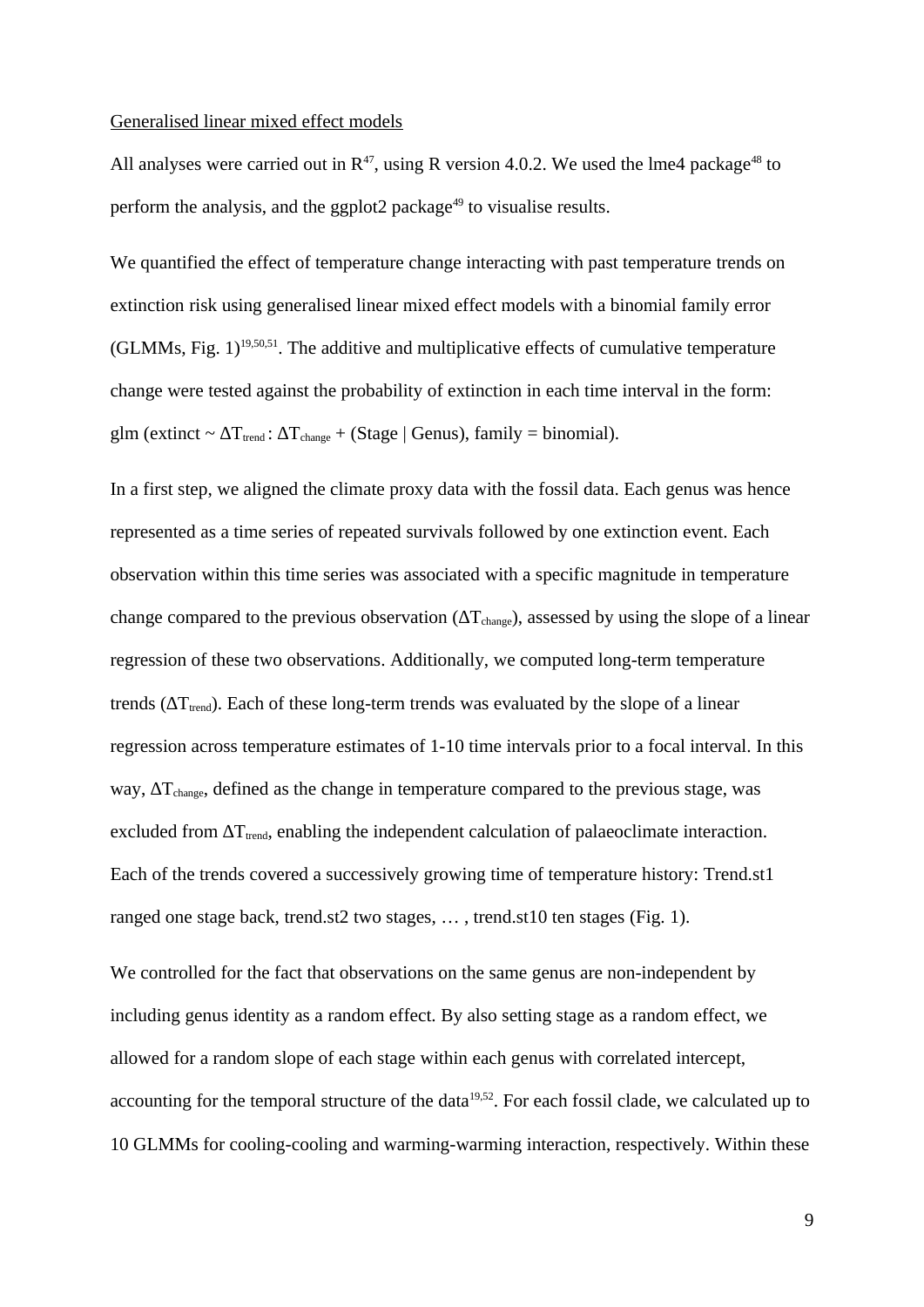models,  $\Delta T_{change}$  was fixed as the short-term temperature change leading up to the extinction event of a genus.  $\Delta T_{trend}$  varied for each model based on long-term trends.

The model performance of GLMMs with different long-term trends were compared using Akaike's information criterion  $(AIC)^{20}$ , and for each group one final model was selected based on AIC for further analytical evaluation. Results remained the same when using Bayesian Information Criteria for model performance. We additionally determined the significance of palaeoclimate interaction on extinction risk for each model using maximum likelihood.

#### Model comparison

Palaeontological studies on temperature-related extinctions usually rely on the temperature change from the previous geological stage to the focal stage, defined here as short-term change. To test if models improve when long-term temperature trends are included, we compared GLMMs including short-term change only to GLMMs including the palaeoclimatic interaction of short-term change with long-term trends. For models taking only short-term change into account, we used the same data processing as aforementioned but excluded longterm trends from the final model:

glm (extinct  $\sim \Delta T_{change} + (Stage \mid Genus)$ , family = binomial).

#### Quantifying change in intrinsic extinction risk

We extracted the results of each final GLMM using the predict() function. To quantify the effect of cumulative temperature change on extinction risk, we transformed the results from odds ratio to probability. We compared the effect of cooling-cooling interaction on extinction risk with every other possible interaction of short-term cooling, and vice versa the effect of warming-warming interaction with every other possible interaction of short-term warming (Extended Data 1). To do so, we used Wilcoxon rank sum tests with continuity correction to compare effect sizes. Results were recorded including 95% Wald confidence intervals derived from the Wilcoxon rank sum tests.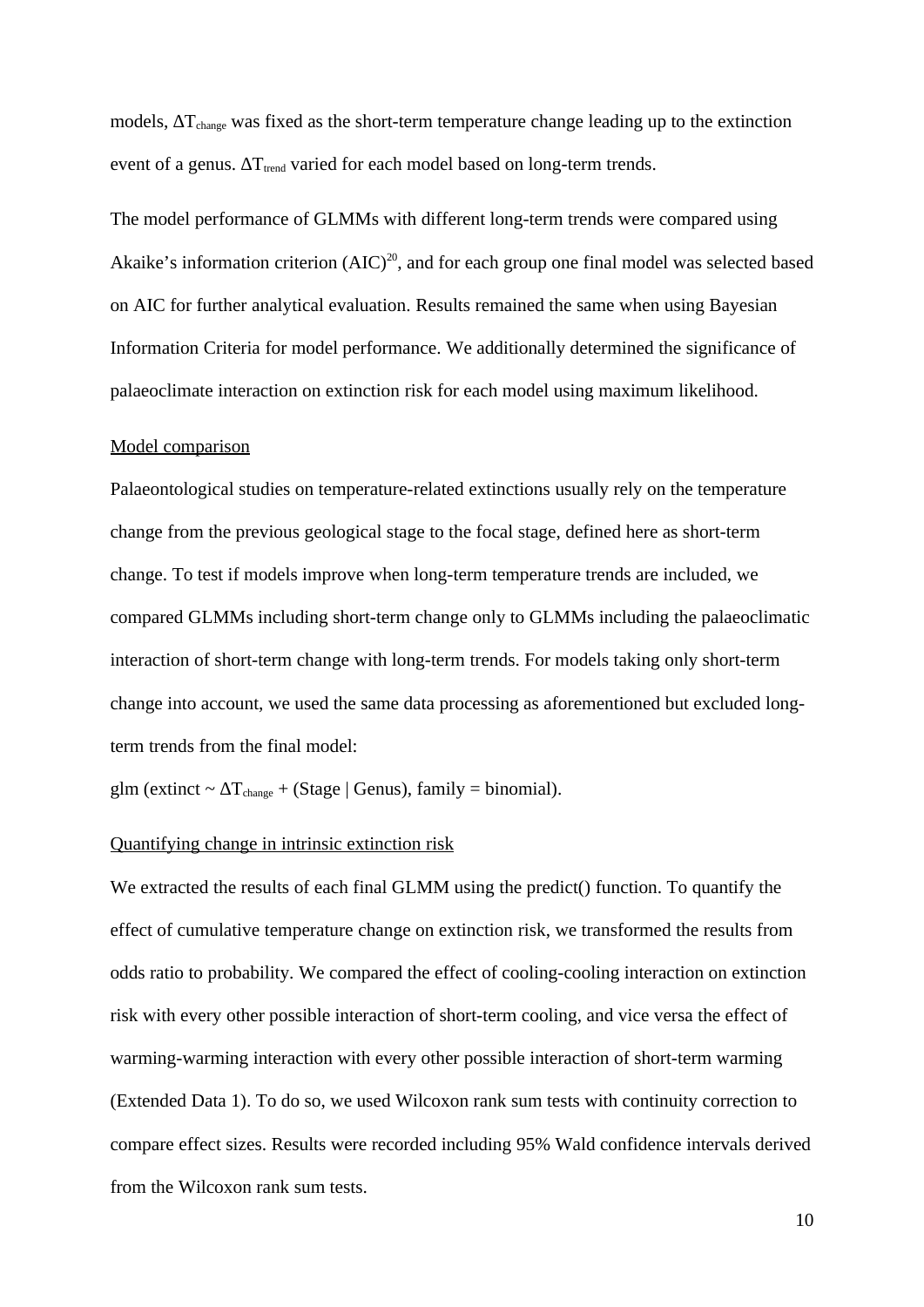Finally, we compared these results to the simulated effect range of null models to test if results could be produced by a random structure (see Null models below). This significance testing approach was implemented with Wilcoxon rank sum tests with continuity correction comparing simulated distributions with results based on observed data.

#### Assessing temporal memory of past climate change effects

By calculating one GLMM model for each long-term temperature trend ( $\Delta T_{trend}$ ), we were able to choose the trend explaining the most variation of extinction risk in interaction with shortterm change. The model with the lowest AIC also showed the highest effect of past temperature change on extinction risk. Effect size decreased with increasing AIC of the remaining models, enabling determination of the temporal memory of the effect based on the AIC (Extended Data 2).

#### Null models

Estimating the parameters of a statistical model is a key step in statistical analyses. However, fitting fixed-effect parameters of a GLMM can lead to biased statistical inference<sup>19</sup>. To avoid this bias, we applied our model structure to randomly generated data (Extended Data 4). We then used the results of these 'random' models as a distribution to compare with empirical results. This approach enabled the determination of type I error rates of our models and the probability of obtaining results as strong as those observed from a random structure with intrinsic biases of non-fossil data, such as serial autocorrelation of climate proxy data. Incorporating this two-tailed null hypothesis testing in addition to the maximum likelihood framework renders our statistical inference highly robust and reliable<sup>53</sup>. This multiple testing approach is conservative at the cost of increased type II error rates<sup> $54$ </sup>. Our analysis therefore tends to discard palaeoclimate interactions with moderate intensity as insignificant, even when these interactions had a measurable effect on extinction risk.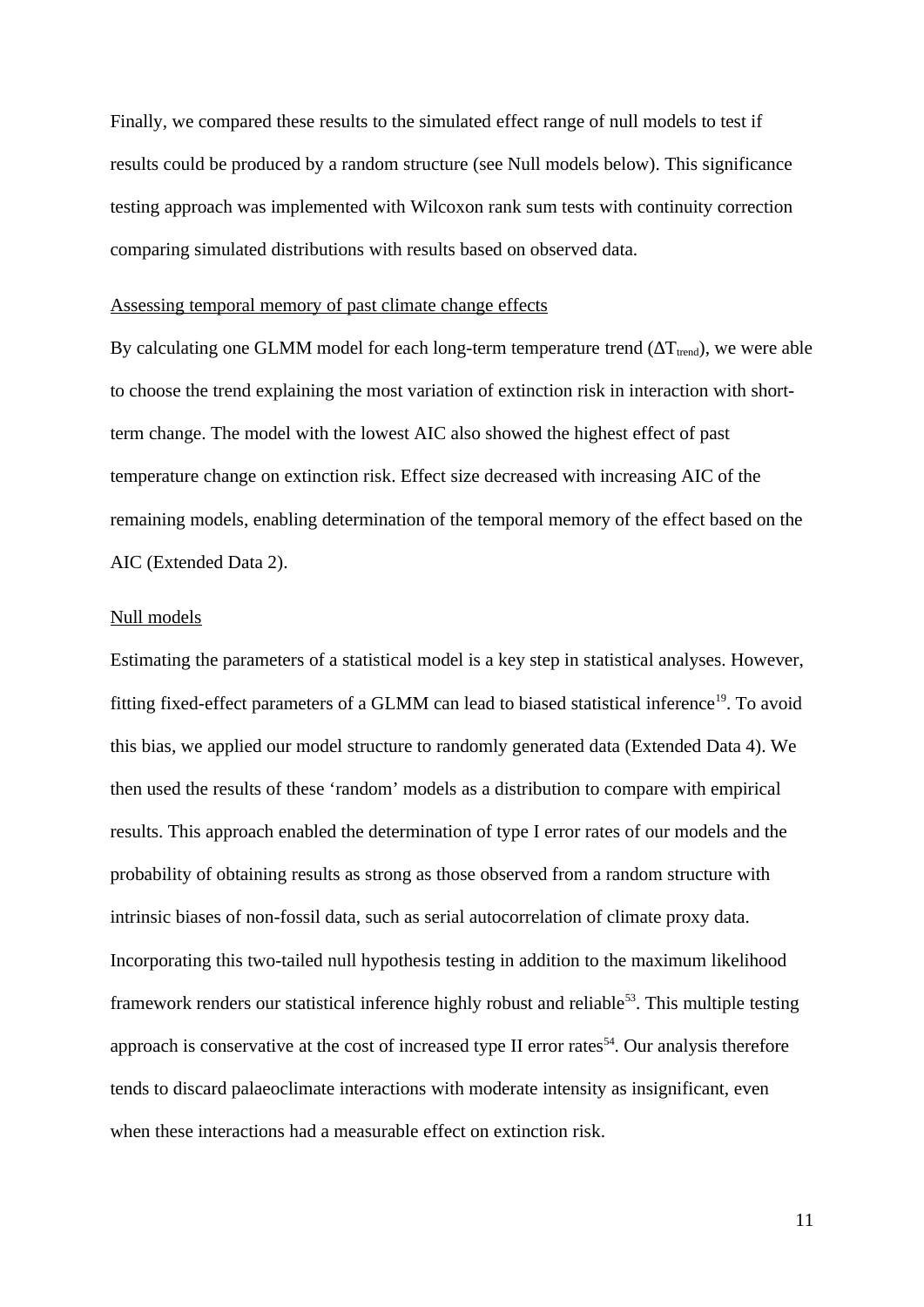Null models started with generating First Appearance Datums (FAD) using a random number generator. We generated 3000 FADs from a uniform distribution. Last Appearance Datums (LAD) were assigned by drawing a number from the durations of all genera with replacement from our observed data and subtracting it from the FAD. Distributions of the generated datasets therefore simulated observed conditions (i.e. a log-normal distribution). For each of these genus ranges, we generated higher taxonomic ranks applying the same simulation approach as for genera and subsequently merged these two data sets. Again, we imitated the number of higher taxonomical ranks from observed data. Each observation in the generated dataset was then binned to one of 80 geological stages. We subsequently applied the same data processing to the simulated ranges as for the observed data including the calculation of short-term and long-term temperature trends for each genus based on our climate proxy data.

Our simulations thus had random (i.e. independent from temperature) LADs and FADs but non-random numbers of higher taxonomic ranks and durations and were linked to our climate proxy data. Finally, we extracted 900 data sets with number of observations ranging from 1000 to 30000 by sampling from the simulated data set with 3000 observations (with replacement). We then applied the GLMMs to these data sets and stored the results. For each data set, we calculated 10 models. Subsequently, we quantified the change in intrinsic extinction risk of each model based on the simulated extinction signal and observed climate proxy data. We repeated this step 100 times for each data set. The simulations hence captured intrinsic biases of both climate proxy data and our applied model structure. We then used the range of variation for the simulated models for significance testing (Fig. 3).

#### Robustness testing

Our simulations have shown that a minimum number of 1000 observations are needed to produce statistically robust results (Extended Data 4). We therefore did not apply any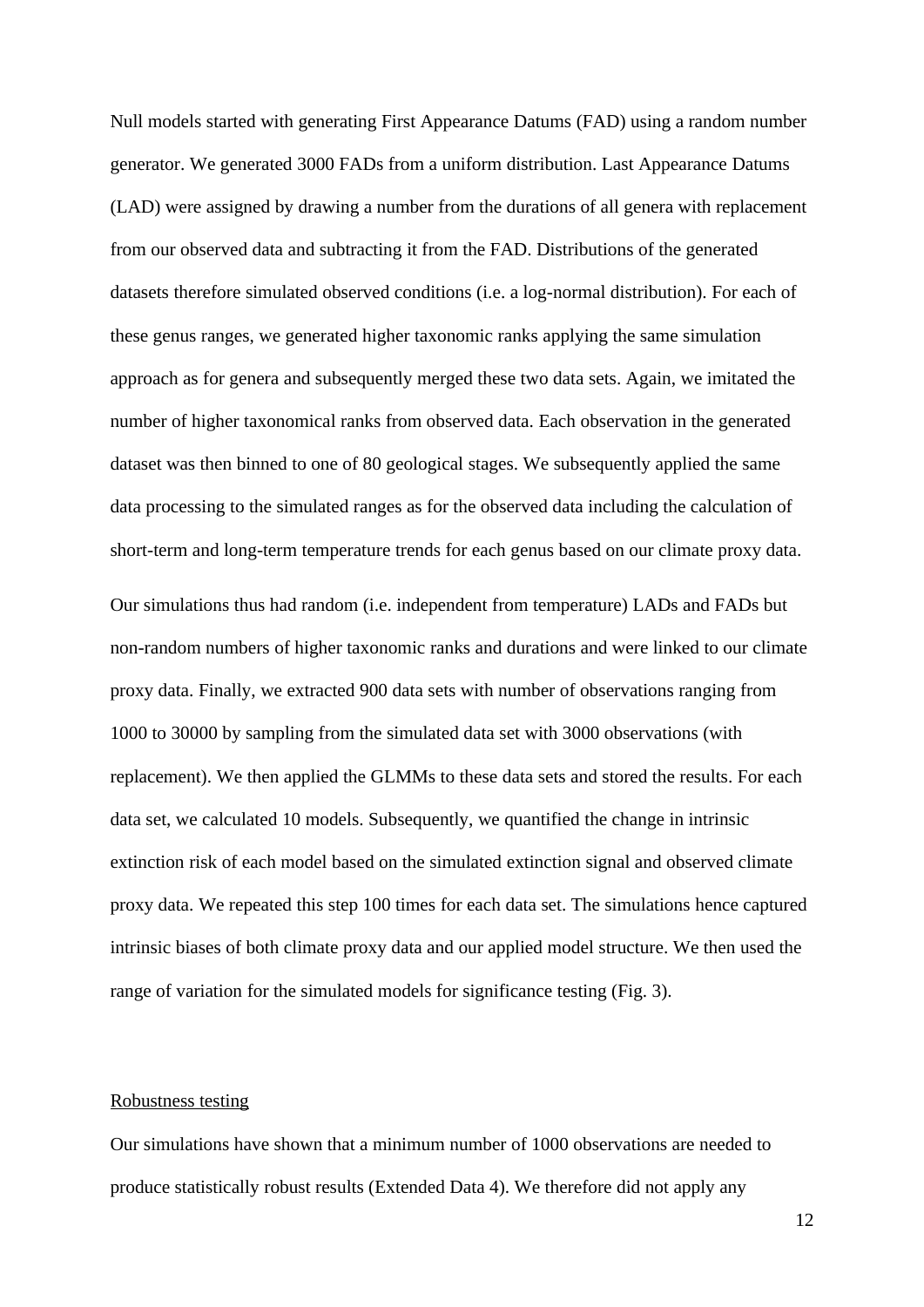subsampling method or sampling standardization to the observed data, as reducing the number of observations used in our analysis could increase type II errors. Further, GLMMs do not depend on perfect time continuous data record<sup>19</sup> and are thus suitable for the imperfect nature of deep-time biotic data used in our analysis. Subsampling all our data would hence only increase statistical uncertainty without improving our analysis. Nevertheless, we tested for a systematic bias in our results by applying two subsampling methods to two fossil clades which had a sufficient number of genera (bivalves, reptiles). Subsampling did not alter results for these two clades, as model comparisons for subsampled data still indicated an improved model performance when a long-term temperature perspective is included (Extended Data 6). As expected, subsampling increased statistical uncertainty resulting in lower differences between AIC values.

We further tested if autocorrelation between the extinction signal and climate proxy data could bias our results (Extended Data 7). For this, we generated autocorrelated random time series for both extinction and climate proxy data and grouped them in a similar structure as our empirical data. We then processed these autocorrelated data sets using the same cleaning protocol as for our empirical data and applied our GLMM model structure to extract the simulated change in extinction risk for autocorrelated data. We did this for 900 data sets with directly correlated extinction/ climate time series (red noise) and for 900 data sets with inversely correlated time series (blue noise). The intensity of autocorrelation for both red and blue noise differed for each simulated data set. Results are within the same range as our null model with a mean change in extinction risk of 0 for red noise and 0.001 for blue noise (mean change of null model  $= -0.001$ ). This shows that our model framework accounts for autocorrelation of the underlying data, and that our null model simulation is appropriate to evaluate the probability of obtaining values as extreme as our empirical models. Additional to this, we tested for serial autocorrelation within each final empirical model. We simulated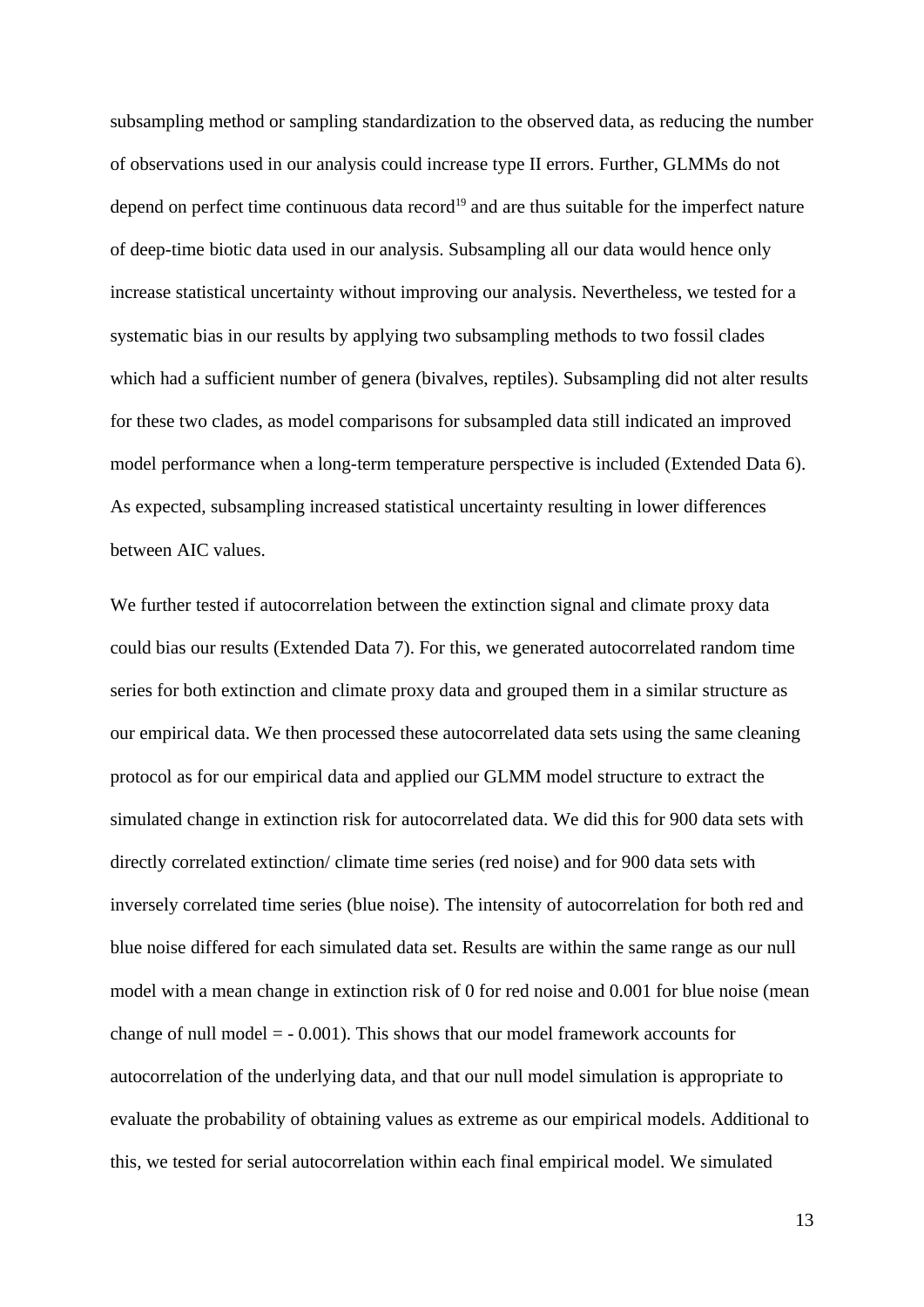residuals for each model and calculated the Durbin-Watson statistic for temporal autocorrelation<sup>55</sup>. No model showed values below 1 or above 3 for the Durbin-Watson statistic, indicating low serial autocorrelation throughout our analysis (Extended Data 7).

Further robustness testing included assessing the impact of mass extinctions on the observed effect. We fitted GLMMs on all fossil groups and all stages and compared these with models excluding stages where the big five mass extinctions occurred (End-Ordovician, Late Devonian, End-Permian, End-Triassic, and End-Cretaceous). Model comparison was based on the conditional coefficient for determination (pseudo-R<sup>2</sup>) for GLMMs<sup>56</sup>. Models without mass extinctions showed a slightly increased pseudo- $R^2$ , indicating that the effect of palaeoclimate interactions on extinction risk is more severe during background extinction events (Extended Data 8).

**Data and code availability:** All scripts and data used to conduct analyses are available at [https://github.com/Ischi94/pal-int-extinction.](https://github.com/Ischi94/pal-int-extinction)

## **Figure legends:**

- **Fig. 1: Schematic of analytical protocol**. (a) For each geological stage, we calculated the magnitude in temperature change compared to the previous stage ( $\Delta T_{\text{change}}$ ) and long-term temperature trends with varying duration ( $\Delta T_{\text{Trend}}$ ). The extinction/survival signal from fossil range data (b), where 1 depicts the extinction of a genus, was combined with the palaeotemperature information using generalised linear mixed effect models (c). The figure illustrates this for one time slice illustrated by the dotted line. The implemented mixed effect models however integrate all time slices in one joint model. (d) In a last step, we quantified the effect of palaeoclimate interaction on intrinsic extinction risk for each palaeoclimate interaction using the results of our models. We subsequently applied the same model structure to simulated fossil data and compared them to our results for statistical inference.
- **Fig. 2: Model comparison**. Model performance of traditional models (change only) was compared to model performance taking palaeoclimate interaction into account (change & trend). Model performance was evaluated using Akaike's information criterion (AIC). The figure shows the proportional change in AIC of the traditional model compared to the performance of the model including palaeoclimate interactions, for each individual clade. Values above zero (blue dots) show a model improvement for palaeoclimate interactions, and values below zero (red points) a model deterioration.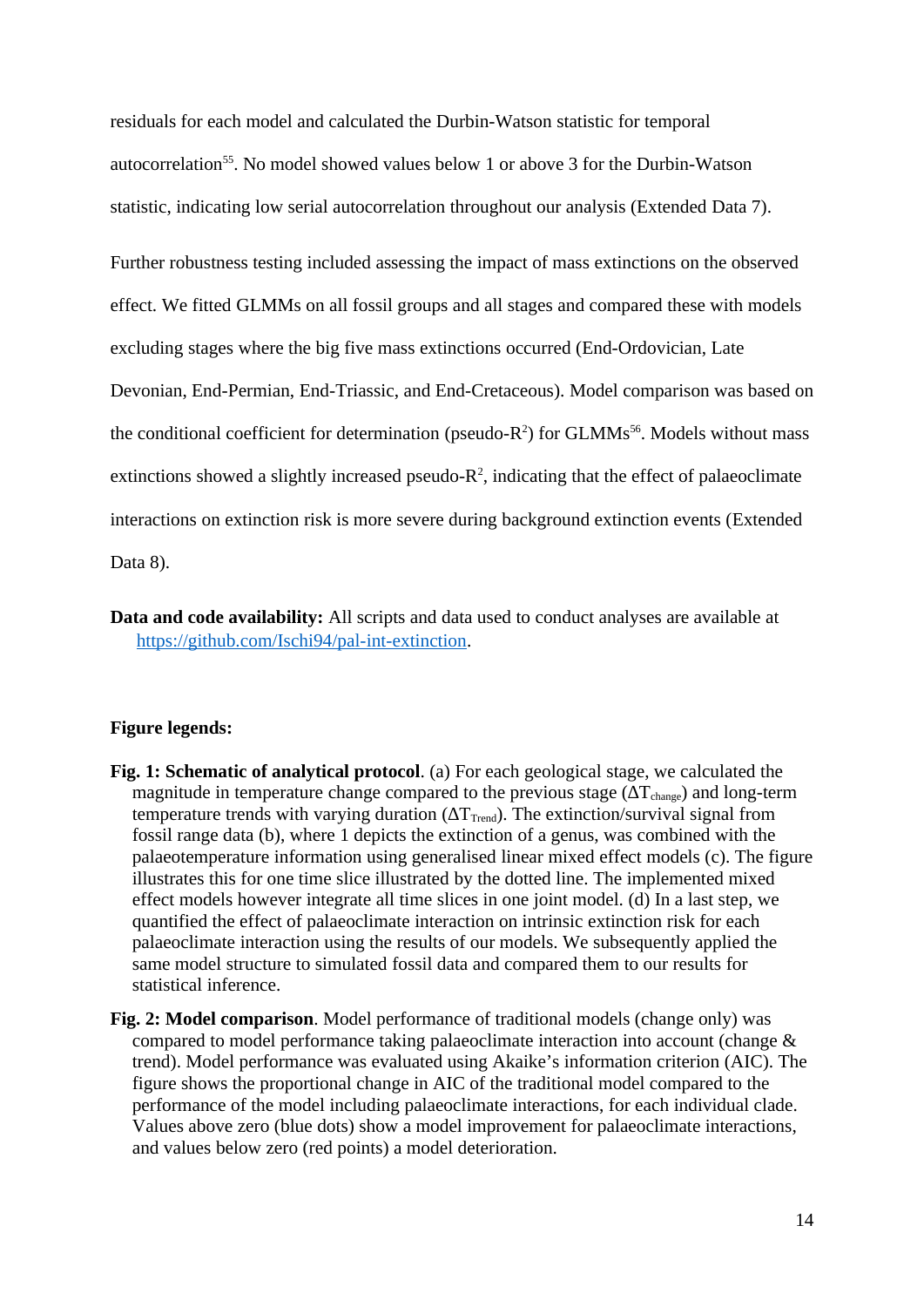- **Fig. 3: Change in extinction risk due to palaeoclimate interaction of all studied fossil clades**. Red data points show change in extinction risk of fossil taxa after warmingwarming palaeoclimate interaction compared to all antagonistic interactions of short-term warming. Blue points show change in extinction risk after cooling-cooling interaction compared to antagonistic interactions of short-term cooling. Points are placed at the median of results and error bars denote 95 % Wald confidence intervals as estimated by Wilcoxon rank sum tests (see Methods). Grey points and confidence intervals demarcate insignificant results based on simulated null models and F statistics, and the grey shaded rectangle shows the range of simulated null models (see Methods).
- **Fig. 4: Change in extinction risk of fossil clades related to median duration**. Red points show change in extinction risk of fossil taxa with warming-warming palaeoclimate interaction. Blue points show change in extinction risk with cooling-cooling interaction. Grey area depicts the 95 % confidence interval of the regression slope. Trend line and R2 value are based on univariate linear regression across all points and significance, indicated by the asterisks ( $P < 0.01$ ), is based on F statistics.
- **Fig. 5: Palaeoclimate interactions through the Late Cretaceous and Cenozoic and potential implications for future climate changes**. Moderate extinction rates during the Paleocene-Eocene Thermal Maximum (PETM) hyperthermal could be explained by a long-term cooling trend throughout the Late Cretaceous, as cooling-warming interaction potentially mitigates extinction risk. Contrarily, high extinction rates throughout the Late Eocene-Oligocene Cooling (LEOC) could be explained by a previous long-term cooling trend, reinforcing extinction risk. Current palaeontologically informed models did not consider long-term climate trends, which potentially overestimates extinction risk of modern taxa due to current climate change (cooling-warming interaction). Future temperature predictions are taken from the IPCC for surface air temperature<sup>57</sup> and illustrated by the dotted line. Colours show the direction of temperature trends for both long-term trajectories and short-term change, where red illustrates warming and blue cooling.

# References

- 1. Molinos, J. G. *et al.* Climate velocity and the future global redistribution of marine biodiversity. *Nature Climate Change* **6,** 83 (2016).
- 2. Pecl, G. T. *et al.* Biodiversity redistribution under climate change: Impacts on ecosystems and human well-being. *Science (New York, N.Y.)* **355,** eaai9214 (2017).
- 3. Brook, B. W. & Alroy, J. *Pattern, process, inference and prediction in extinction biology*  (The Royal Society, 2017).
- 4. Barnosky, A. D. *et al.* Has the Earth's sixth mass extinction already arrived? *Nature* **471,**  51 (2011).
- 5. Thomas, C. D. *et al.* Extinction risk from climate change. *Nature* **427,** 145 (2004).
- 6. Urban, M. C. Accelerating extinction risk from climate change. *Science (New York, N.Y.)*  **348,** 571–573 (2015).
- 7. Collins, K. S., Edie, S. M., Hunt, G., Roy, K. & Jablonski, D. Extinction risk in extant marine species integrating palaeontological and biodistributional data. *Proceedings. Biological sciences* **285** (2018).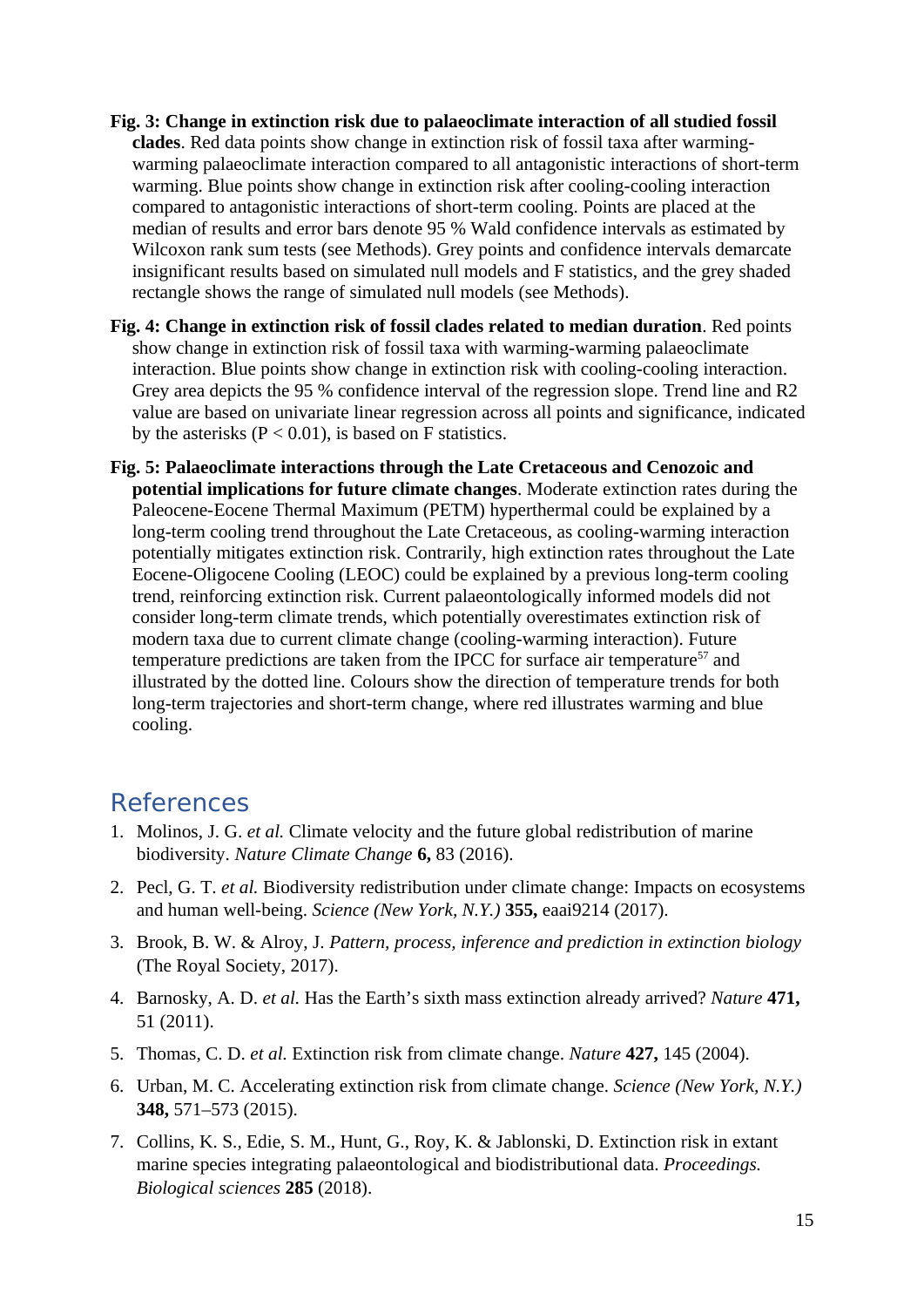- 8. Finnegan, S. *et al.* Paleontological baselines for evaluating extinction risk in the modern oceans. *Science (New York, N.Y.)* **348,** 567–570 (2015).
- 9. van Woesik, R. *et al.* Hosts of the Plio-Pleistocene past reflect modern-day coral vulnerability. *Proceedings of the Royal Society B: Biological Sciences* **279,** 2448–2456 (2012).
- 10. Harnik, P. G. *et al.* Extinctions in ancient and modern seas. *Trends in Ecology & Evolution* **27,** 608–617 (2012).
- 11. Kiessling, W. & Kocsis, Á. T. Adding fossil occupancy trajectories to the assessment of modern extinction risk. *Biology letters* **12,** 20150813 (2016).
- 12. Calosi, P., Putnam, H. M., Twitchett, R. J. & Vermandele, F. Marine metazoan modern mass extinction: improving predictions by integrating fossil, modern, and physiological data. *Annual review of marine science* **11,** 369–390 (2019).
- 13. Wiens, J. J. & Graham, C. H. Niche conservatism: integrating evolution, ecology, and conservation biology. *Annu. Rev. Ecol. Evol. Syst.* **36,** 519–539 (2005).
- 14. Beaugrand, G. Theoretical basis for predicting climate-induced abrupt shifts in the oceans. *Philosophical Transactions of the Royal Society B: Biological Sciences* **370,** 20130264 (2015).
- 15. Lord, J. P., Barry, J. P. & Graves, D. Impact of climate change on direct and indirect species interactions. *Marine Ecology Progress Series* **571,** 1–11 (2017).
- 16. Bond, D. P. G. & Grasby, S. E. On the causes of mass extinctions. *Palaeogeography, Palaeoclimatology, Palaeoecology* **478,** 3–29 (2017).
- 17. Penn, J. L., Deutsch, C., Payne, J. L. & Sperling, E. A. Temperature-dependent hypoxia explains biogeography and severity of end-Permian marine mass extinction. *Science (New York, N.Y.)* **362** (2018).
- 18. Reddin, C. J., Nätscher, P. S., Kocsis, Á. T., Pörtner, H.-O. & Kiessling, W. Marine clade sensitivities to climate change conform across timescales. *Nature Climate Change* **10,**  249–253 (2020).
- 19. Bolker, B. M. *et al.* Generalized linear mixed models: a practical guide for ecology and evolution. *Trends in Ecology & Evolution* **24,** 127–135 (2009).
- 20. Burnham, K. P. & Anderson, D. R. *Model selection and multimodel inference. A practical information-theoretic approach.* 2nd ed. (Springer, New York, NY, 2010).
- 21. McKinney, M. L. Extinction vulnerability and selectivity: combining ecological and paleontological views. *Annual Review of Ecology and Systematics* **28,** 495–516 (1997).
- 22. Foote, M., Crampton, J. S., Beu, A. G. & Cooper, R. A. On the bidirectional relationship between geographic range and taxonomic duration. *Paleobiology* **34,** 421–433 (2008).
- 23. Payne, J. L., Truebe, S., Nützel, A. & Chang, E. T. Local and global abundance associated with extinction risk in late Paleozoic and early Mesozoic gastropods. *Paleobiology* **37,**  616–632 (2011).
- 24. Harnik, P. G. Direct and indirect effects of biological factors on extinction risk in fossil bivalves. *Proceedings of the National Academy of Sciences* **108,** 13594–13599 (2011).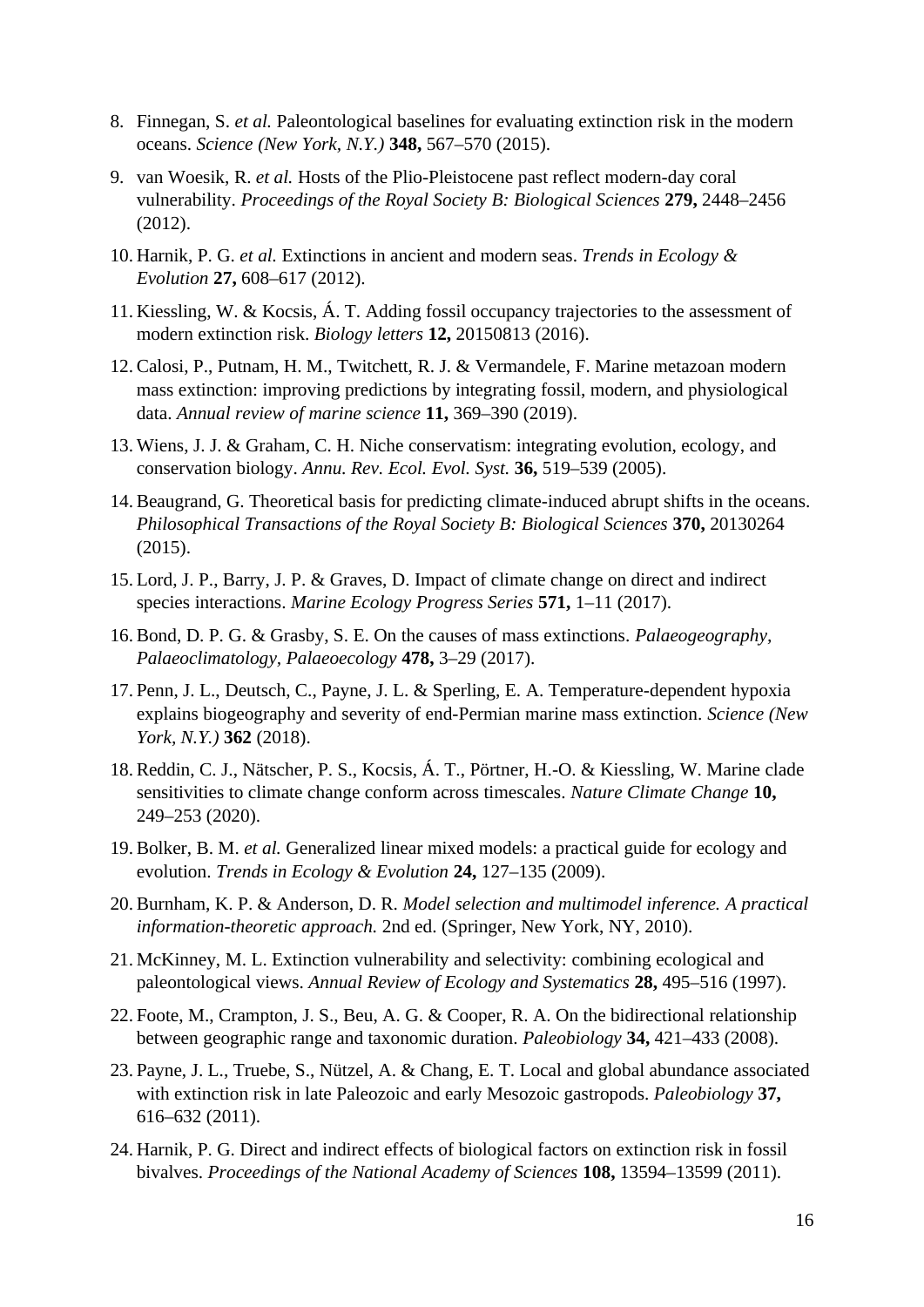- 25. Harnik, P. G., Simpson, C. & Payne, J. L. Long-term differences in extinction risk among the seven forms of rarity. *Proceedings of the Royal Society B: Biological Sciences* **279,**  4969–4976 (2012).
- 26. Hopkins, M. J., Simpson, C. & Kiessling, W. Differential niche dynamics among major marine invertebrate clades. *Ecology Letters* **17,** 314–323 (2014).
- 27. Svenning, J.‐C. & Skov, F. Limited filling of the potential range in European tree species. *Ecology Letters* **7,** 565–573 (2004).
- 28. Normand, S. *et al.* Postglacial migration supplements climate in determining plant species ranges in Europe. *Proceedings of the Royal Society B: Biological Sciences* **278,** 3644– 3653 (2011).
- 29. Stigall, A. L. When and how do species achieve niche stability over long time scales? *Ecography* **37,** 1123–1132 (2014).
- 30. Steinbauer, M. J. *et al.* Biogeographic ranges do not support niche theory in radiating Canary Island plant clades. *Global Ecol Biogeogr* **25,** 792–804 (2016).
- 31. Foster, G. L., Hull, P., Lunt, D. J. & Zachos, J. C. *Placing our current 'hyperthermal'in the context of rapid climate change in our geological past* (The Royal Society Publishing, 2018).
- 32. Leckie, R. M., Bralower, T. J. & Cashman, R. Oceanic anoxic events and plankton evolution: Biotic response to tectonic forcing during the mid‐Cretaceous. *Paleoceanography* **17,** 13-1-13-29 (2002).
- 33. Coxall, H. K. & Pearson, P. N. The Eocene-Oligocene transition. *Deep Time Perspectives on Climate Change: Marrying the Signal From Computer Models and Biological Proxies,*  351–387 (2007).
- 34. Ritterbush, K. A. & Foote, M. Association between geographic range and initial survival of Mesozoic marine animal genera: circumventing the confounding effects of temporal and taxonomic heterogeneity. *Paleobiology* **43,** 209–223 (2017).
- 35. Stigall, A. L. Analysing links between biogeography, niche stability and speciation: the impact of complex feedbacks on macroevolutionary patterns. *Palaeontology* **56,** 1225– 1238 (2013).
- 36. BouDagher-Fadel, M. K. *Evolution and geological significance of larger benthic foraminifera* (UCL Press, London, 2018).
- 37. Reddin, C. J., Kocsis, Á. T. & Kiessling, W. Marine invertebrate migrations trace climate change over 450 million years. *Global Ecol Biogeogr* **27,** 704–713 (2018).
- 38. Valentine, J. W. Temporal bias in extinctions among taxonomic categories. *Journal of Paleontology,* 549–552 (1974).
- 39. Kocsis, Á. T., Reddin, C. J., Alroy, J. & Kiessling, W. The r package divDyn for quantifying diversity dynamics using fossil sampling data. *Methods Ecol Evol* **10,** 735– 743; 10.1111/2041-210X.13161 (2019).
- 40. Gradstein, F. M., Ogg, J. G., Schmitz, M. & Ogg, G. *The geologic time scale 2012*  (elsevier, 2012).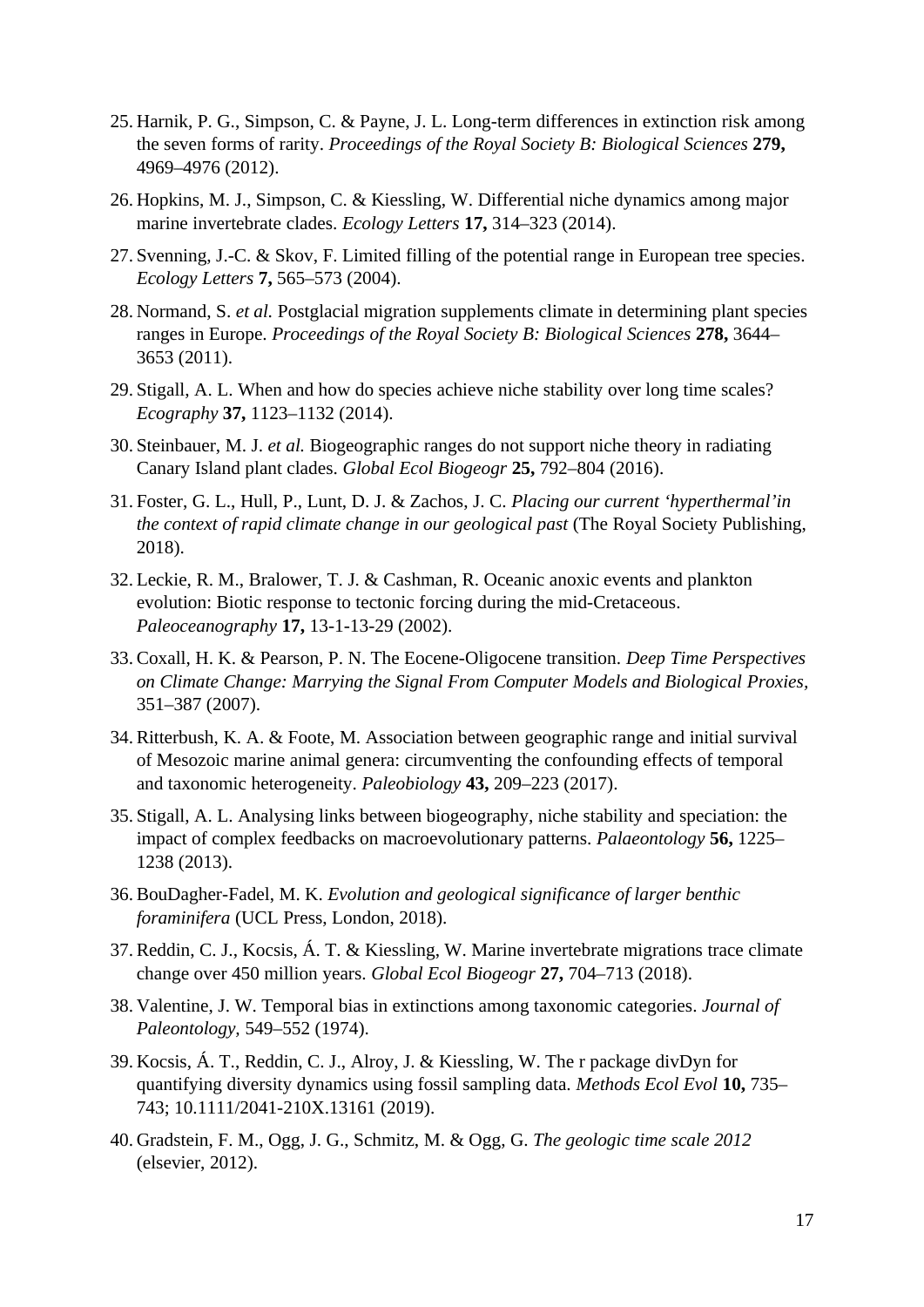- 41. Foote, M. Origination and extinction components of taxonomic diversity: general problems. *Paleobiology* **26,** 74–102 (2000).
- 42. Veizer, J. & Prokoph, A. Temperatures and oxygen isotopic composition of Phanerozoic oceans. *Earth-Science Reviews* **146,** 92–104 (2015).
- 43. Song, H., Wignall, P. B., Song, H., Dai, X. & Chu, D. Seawater temperature and dissolved oxygen over the past 500 million years. *Journal of Earth Science* **30,** 236–243 (2019).
- 44. Grossman, E. L. Applying oxygen isotope paleothermometry in deep time. *The Paleontological Society Papers* **18,** 39–68 (2012).
- 45. Henkes, G. A. *et al.* Temperature evolution and the oxygen isotope composition of Phanerozoic oceans from carbonate clumped isotope thermometry. *Earth and Planetary Science Letters* **490,** 40–50 (2018).
- 46. Ryb, U. & Eiler, J. M. Oxygen isotope composition of the Phanerozoic ocean and a possible solution to the dolomite problem. *Proceedings of the National Academy of Sciences* **115,** 6602–6607 (2018).
- 47. R Core Team. *R: A Language and Environment for Statistical Computing (R Foundation* for Statistical Computing, Vienna, Austria, 2019).
- 48. Bates, D., Mächler, M., Bolker, B. & Walker, S. Fitting Linear Mixed-Effects Models Using lme4. *J. Stat. Soft.* **67**; 10.18637/jss.v067.i01 (2015).
- 49. Wickham, H. *ggplot2: elegant graphics for data analysis* (Springer, 2016).
- 50. Quené, H. & van den Bergh, H. Examples of mixed-effects modeling with crossed random effects and with binomial data. *Journal of Memory and Language* **59,** 413–425 (2008).
- 51. Malik, W. A., Marco-Llorca, C., Berendzen, K. & Piepho, H.-P. Choice of link and variance function for generalized linear mixed models: a case study with binomial response in proteomics. *Communications in Statistics-Theory and Methods,* 1–20 (2019).
- 52. Zuur, A., Ieno, E. N., Walker, N., Saveliev, A. A. & Smith, G. M. *Mixed effects models and extensions in ecology with R* (Springer Science & Business Media, 2009).
- 53. Fox, G. A., Negrete-Yankelevich, S. & Sosa, V. J. *Ecological statistics: contemporary theory and application* (Oxford University Press, USA, 2015).
- 54. Lieberman, M. D. & Cunningham, W. A. Type I and Type II error concerns in fMRI research: re-balancing the scale. *Social cognitive and affective neuroscience* **4,** 423–428 (2009).
- 55. Durbin, J. & Watson, G. S. Testing for serial correlation in least squares regression. III. *Biometrika* **58,** 1–19 (1971).
- 56. Nakagawa, S., Johnson, P. C. D. & Schielzeth, H. The coefficient of determination R 2 and intra-class correlation coefficient from generalized linear mixed-effects models revisited and expanded. *Journal of the Royal Society Interface* **14,** 20170213 (2017).
- 57. Intergovernmental Panel on Climate Change. *Global Warming of 1.5° C: An IPCC Special Report on the Impacts of Global Warming of 1.5° C Above Pre-industrial Levels and Related Global Greenhouse Gas Emission Pathways, in the Context of Strengthening the Global Response to the Threat of Climate Change, Sustainable Development, and Efforts to Eradicate Poverty* (Intergovernmental Panel on Climate Change, 2018).